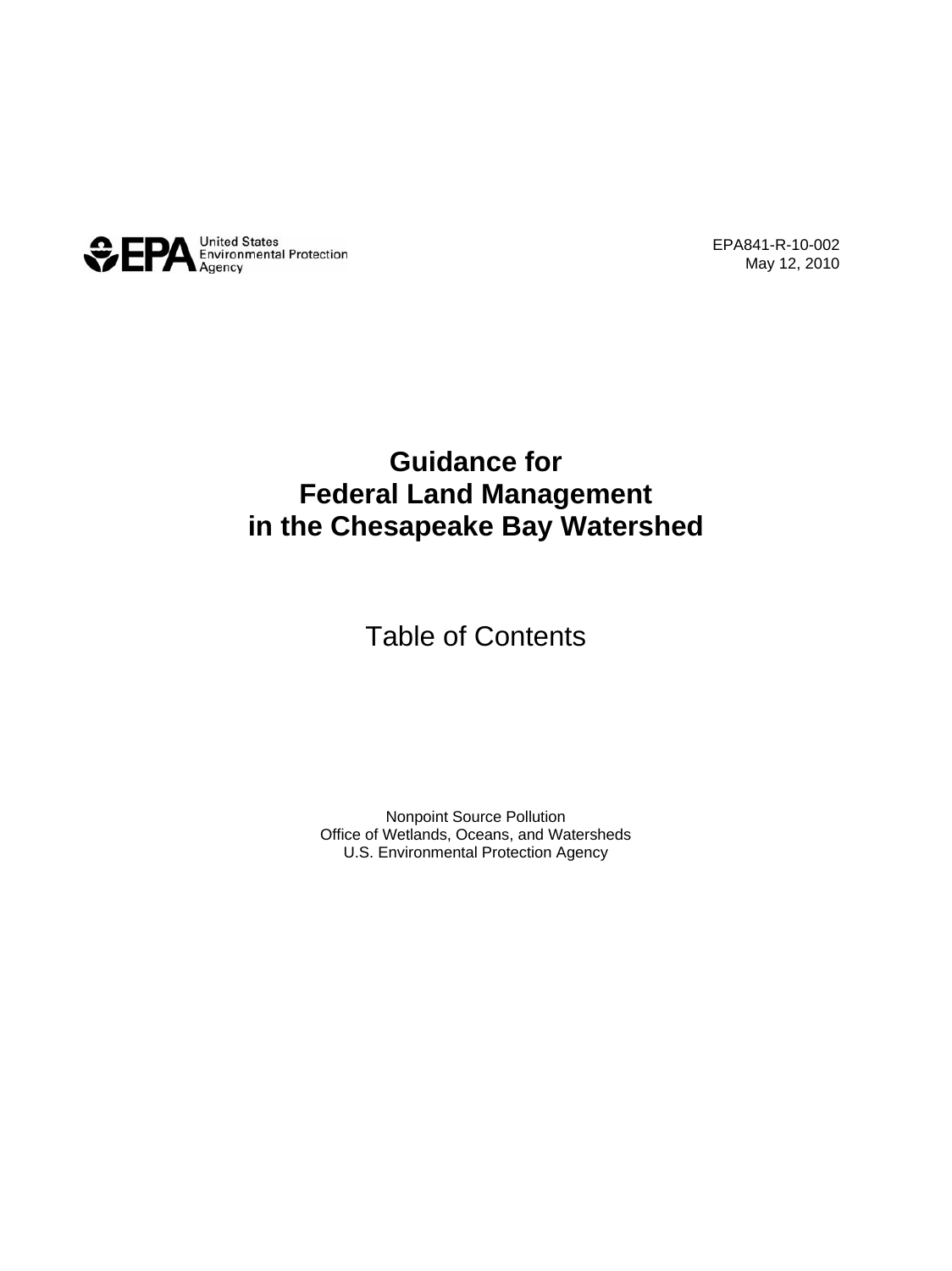## **Contents**

| 1              |               |       |                                                                                                                             |  |  |
|----------------|---------------|-------|-----------------------------------------------------------------------------------------------------------------------------|--|--|
| 2              |               |       |                                                                                                                             |  |  |
| 3              |               |       |                                                                                                                             |  |  |
| 4              |               |       |                                                                                                                             |  |  |
| 5              |               |       |                                                                                                                             |  |  |
| 6              |               |       | Some Topics are Addressed by Reference to Existing Documents1-7                                                             |  |  |
| $\overline{7}$ |               |       |                                                                                                                             |  |  |
|                |               |       |                                                                                                                             |  |  |
| 1              |               |       |                                                                                                                             |  |  |
|                | 1.1           |       |                                                                                                                             |  |  |
|                |               | 1.1.1 |                                                                                                                             |  |  |
|                |               | 1.1.2 |                                                                                                                             |  |  |
|                |               | 1.1.3 | Water Quality Significance of Agricultural Runoff in the Chesapeake                                                         |  |  |
|                |               | 1.1.4 | Managing Agricultural Runoff to Reduce Nutrient and Sediment Loss  2-6                                                      |  |  |
|                | 1.2           |       |                                                                                                                             |  |  |
|                |               | 1.2.1 | Management Practices and Management Practice Systems2-8                                                                     |  |  |
|                |               | 1.2.2 | Implementation Measures for Agriculture in the Chesapeake Bay<br>Watershed to Control Nonpoint Source Nutrient and Sediment |  |  |
| $\overline{2}$ |               |       | Implementation Measures and Practices for Source Control and Avoidance 2-16                                                 |  |  |
|                | 2.1           |       |                                                                                                                             |  |  |
|                |               | 2.1.1 | Nutrient Imbalance in the Chesapeake Bay Watershed 2-16                                                                     |  |  |
|                |               | 2.1.2 |                                                                                                                             |  |  |
|                |               | 2.1.3 |                                                                                                                             |  |  |
|                |               | 2.1.4 |                                                                                                                             |  |  |
|                |               | 2.1.5 |                                                                                                                             |  |  |
|                | $2.2^{\circ}$ |       |                                                                                                                             |  |  |
|                |               | 2.2.1 |                                                                                                                             |  |  |
|                |               | 2.2.2 |                                                                                                                             |  |  |
|                |               | 2.2.3 |                                                                                                                             |  |  |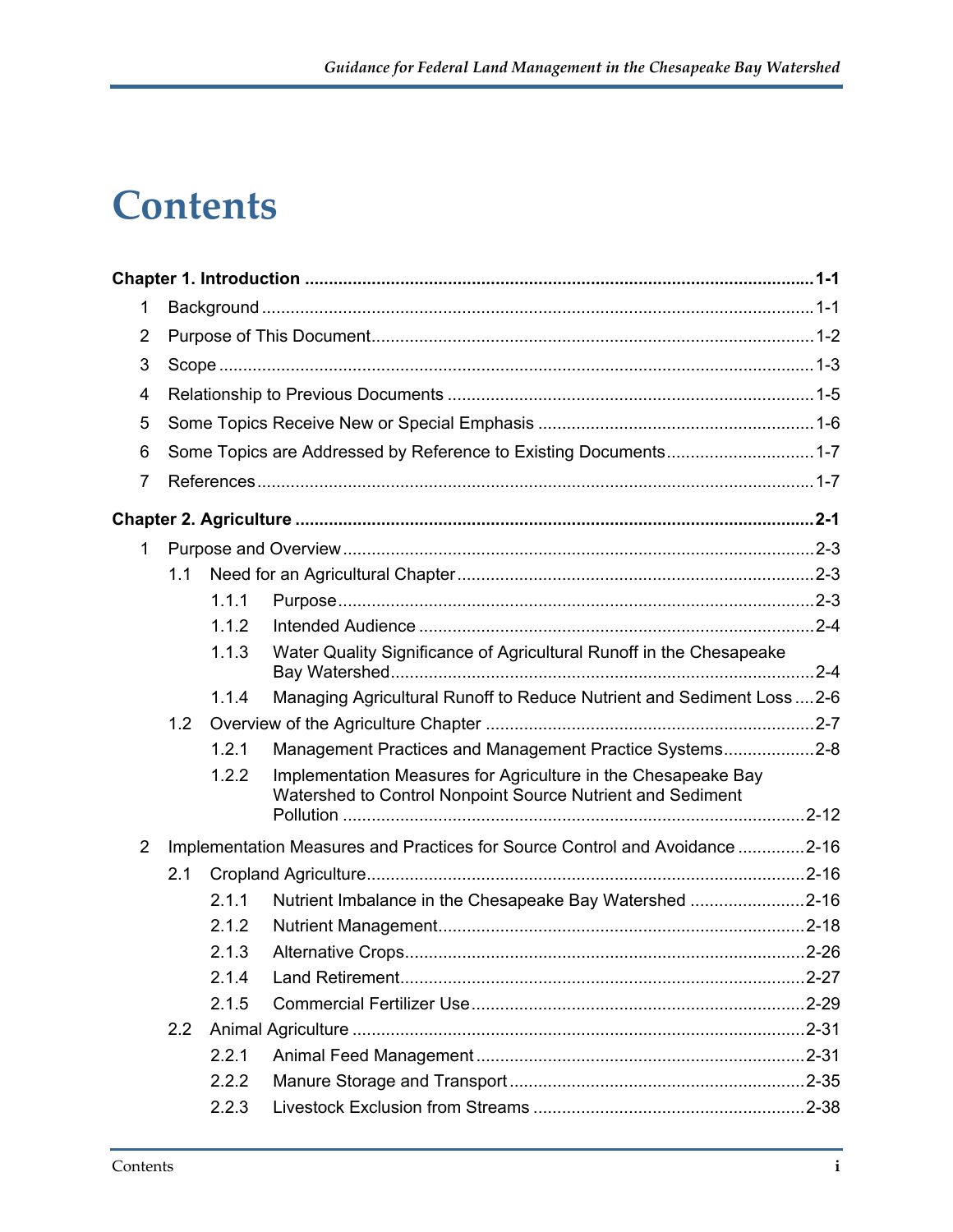|                                                                              |      | 2.2.4 |                                                                                                                              |  |  |  |  |
|------------------------------------------------------------------------------|------|-------|------------------------------------------------------------------------------------------------------------------------------|--|--|--|--|
| 3<br>Implementation Measures and Practices for Cropland In-Field Control2-61 |      |       |                                                                                                                              |  |  |  |  |
|                                                                              | 3.1  |       |                                                                                                                              |  |  |  |  |
|                                                                              | 3.2  |       |                                                                                                                              |  |  |  |  |
|                                                                              | 3.3  |       |                                                                                                                              |  |  |  |  |
|                                                                              | 3.4  |       |                                                                                                                              |  |  |  |  |
|                                                                              | 3.5  |       |                                                                                                                              |  |  |  |  |
| 4                                                                            |      |       | Implementation Measures and Practices for Cropland Edge-of-Field Trapping and                                                |  |  |  |  |
|                                                                              |      |       |                                                                                                                              |  |  |  |  |
|                                                                              | 4.1  |       |                                                                                                                              |  |  |  |  |
|                                                                              | 4.2  |       |                                                                                                                              |  |  |  |  |
|                                                                              | 4.3  |       |                                                                                                                              |  |  |  |  |
|                                                                              | 4.4  |       |                                                                                                                              |  |  |  |  |
|                                                                              | 4.5  |       |                                                                                                                              |  |  |  |  |
| 5                                                                            |      |       |                                                                                                                              |  |  |  |  |
|                                                                              |      |       | Appendix 1: USDA National Conservation Practice Standards (Practice Codes)2-181                                              |  |  |  |  |
|                                                                              |      |       | Appendix 2: Agricultural Tools in Support of Section 502 Technical Guidance 2-223                                            |  |  |  |  |
|                                                                              | I.   |       |                                                                                                                              |  |  |  |  |
|                                                                              | Ш.   |       |                                                                                                                              |  |  |  |  |
|                                                                              | III. |       |                                                                                                                              |  |  |  |  |
|                                                                              | IV.  |       |                                                                                                                              |  |  |  |  |
|                                                                              |      |       |                                                                                                                              |  |  |  |  |
| 1                                                                            |      |       |                                                                                                                              |  |  |  |  |
|                                                                              | 1.1  |       |                                                                                                                              |  |  |  |  |
|                                                                              |      | 1.1.1 |                                                                                                                              |  |  |  |  |
|                                                                              |      | 1.1.2 |                                                                                                                              |  |  |  |  |
|                                                                              |      | 1.1.3 | Water Quality Significance of Urban Runoff in the Chesapeake Bay                                                             |  |  |  |  |
|                                                                              |      | 1.1.4 | Managing Urban Runoff to Reduce Nutrients and Sediment Loss 3-18                                                             |  |  |  |  |
|                                                                              | 1.2  |       |                                                                                                                              |  |  |  |  |
|                                                                              |      | 1.2.1 | Management Practices and Management Practice Scales3-29                                                                      |  |  |  |  |
|                                                                              |      | 1.2.2 | Implementation Measures for Urban Runoff in the Chesapeake Bay<br>Watershed to Control Nonpoint Source Nutrient and Sediment |  |  |  |  |
|                                                                              |      |       |                                                                                                                              |  |  |  |  |
| $\overline{2}$                                                               |      |       | Implementation Measures for Reducing Urban Runoff Volume3-38                                                                 |  |  |  |  |
|                                                                              | 2.1  |       | Maximize Infiltration, Evapotranspiration, and Harvest and Use 3-41                                                          |  |  |  |  |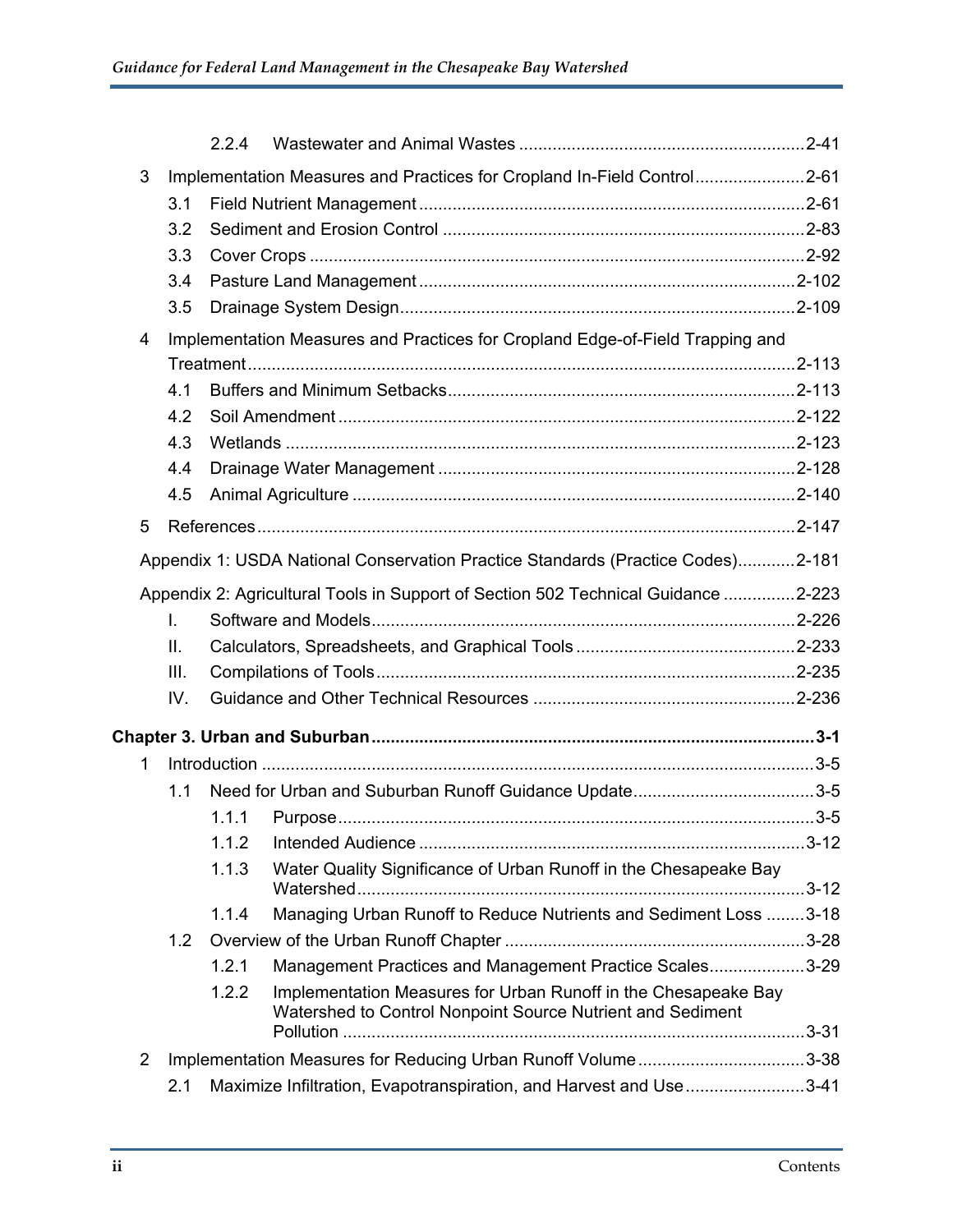|   | Implement Policies to Preserve and Restore Predevelopment Hydrology3-42<br>2.2 |                                                                     |                                                                           |  |
|---|--------------------------------------------------------------------------------|---------------------------------------------------------------------|---------------------------------------------------------------------------|--|
|   | 2.3                                                                            |                                                                     | Land Use Planning and Development Techniques to Direct Development3-47    |  |
|   |                                                                                | 2.3.1                                                               | Impacts of Land Use on Hydrology and Geomorphology 3-47                   |  |
|   |                                                                                | 2.3.2                                                               | Appropriate Designs as Part of a Comprehensive Watershed Plan 3-49        |  |
|   |                                                                                | 2.3.3                                                               | New Development and Redevelopment Strategies to Minimize                  |  |
|   |                                                                                |                                                                     |                                                                           |  |
|   | 2.4                                                                            |                                                                     |                                                                           |  |
|   | 2.5                                                                            |                                                                     |                                                                           |  |
|   | 2.6                                                                            |                                                                     |                                                                           |  |
|   | 2.7                                                                            |                                                                     | Minimize Directly Connected Impervious Areas in New Development,          |  |
|   | 2.8                                                                            |                                                                     |                                                                           |  |
|   |                                                                                | 2.8.1                                                               |                                                                           |  |
|   |                                                                                | 2.8.2                                                               |                                                                           |  |
|   | 2.9                                                                            |                                                                     |                                                                           |  |
|   |                                                                                | 2.9.1                                                               |                                                                           |  |
|   |                                                                                | 2.9.2                                                               |                                                                           |  |
|   |                                                                                |                                                                     |                                                                           |  |
|   |                                                                                |                                                                     | 2.10.1 Key factors in evaluating costs of Green Infrastructure/LID3-76    |  |
|   |                                                                                | 2.10.2                                                              | Types of Cost Analysis that Can Support Decision Making3-82               |  |
|   |                                                                                |                                                                     |                                                                           |  |
| 3 |                                                                                |                                                                     | Implementation Measures for Reducing Pollutant Concentrations with Source |  |
|   | 3.1                                                                            |                                                                     |                                                                           |  |
|   |                                                                                | 3.1.1                                                               |                                                                           |  |
|   |                                                                                | 3.1.2                                                               | Implement Pollution-Prevention and Source-Reduction Policies 3-112        |  |
|   |                                                                                | 3.1.3                                                               |                                                                           |  |
|   |                                                                                | 3.1.4                                                               | Public Outreach                                                           |  |
|   |                                                                                | 3.1.5                                                               | Disconnecting Directly Connected Impervious Areas, Such as                |  |
|   |                                                                                | 3.1.6                                                               |                                                                           |  |
|   | 3.2                                                                            |                                                                     |                                                                           |  |
|   |                                                                                | 3.2.1                                                               |                                                                           |  |
|   |                                                                                | 3.2.2                                                               | Select Treatment Practices Appropriate to the POC3-121                    |  |
| 4 |                                                                                |                                                                     |                                                                           |  |
|   | 4.1<br>Establish Stormwater Performance Standards for the Redevelopment Sector |                                                                     |                                                                           |  |
|   |                                                                                | Consistent with the Goal of Restoring Predevelopment Hydrology3-136 |                                                                           |  |
|   | 4.2                                                                            |                                                                     | Stormwater Management Practices for Redevelopment3-136                    |  |
|   |                                                                                | 4.2.1                                                               |                                                                           |  |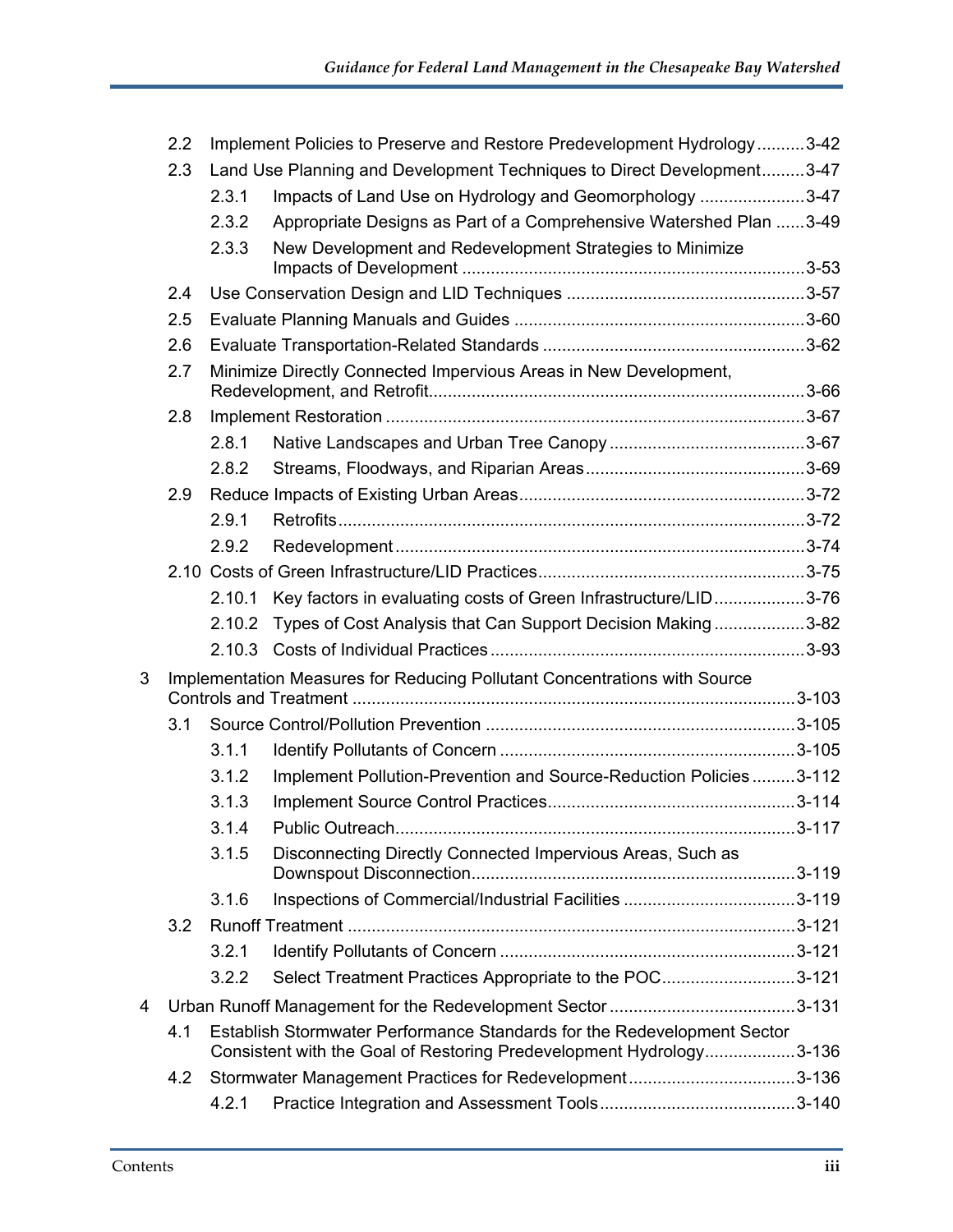|   | 4.3 |            |                                                                     |           |
|---|-----|------------|---------------------------------------------------------------------|-----------|
|   | 4.4 |            |                                                                     |           |
|   | 4.5 |            |                                                                     |           |
|   | 4.6 |            |                                                                     |           |
|   | 4.7 |            |                                                                     |           |
|   | 4.8 |            |                                                                     |           |
| 5 |     |            |                                                                     |           |
|   | 5.1 |            |                                                                     |           |
|   | 5.2 |            |                                                                     |           |
|   |     | 5.2.1      |                                                                     |           |
|   |     | 5.2.2      |                                                                     |           |
|   |     | 5.2.3      |                                                                     |           |
|   | 5.3 |            | Turf Management Strategies, Practices, Resources and Examples 3-154 |           |
|   |     | 5.3.1      |                                                                     |           |
|   |     | 5.3.2      |                                                                     |           |
|   |     | 5.3.3      |                                                                     |           |
|   |     | 5.3.4      |                                                                     |           |
|   |     | 5.3.5      |                                                                     |           |
|   |     | 5.3.6      |                                                                     |           |
|   |     | 5.3.7      |                                                                     |           |
|   |     | 5.3.8      |                                                                     |           |
|   |     | 5.3.9      |                                                                     |           |
|   |     | 5.3.10     |                                                                     |           |
|   |     | 5.3.11     |                                                                     |           |
|   |     | 5.3.12     | Environmentally Friendly Landscape Requirements3-178                |           |
|   |     | 5.3.13     |                                                                     |           |
| 6 |     | References |                                                                     | $3 - 181$ |
|   |     |            |                                                                     |           |
|   | 1.1 |            |                                                                     |           |
|   |     | 1.1.1      | Performance Estimate Summaries for Infiltration Practices3-210      |           |
|   | 1.2 |            |                                                                     |           |
|   | 1.3 |            |                                                                     |           |
|   | 1.4 |            |                                                                     |           |
|   | 1.5 |            |                                                                     |           |
|   | 1.6 |            |                                                                     |           |
|   | 1.7 |            |                                                                     |           |
|   | 1.8 |            |                                                                     |           |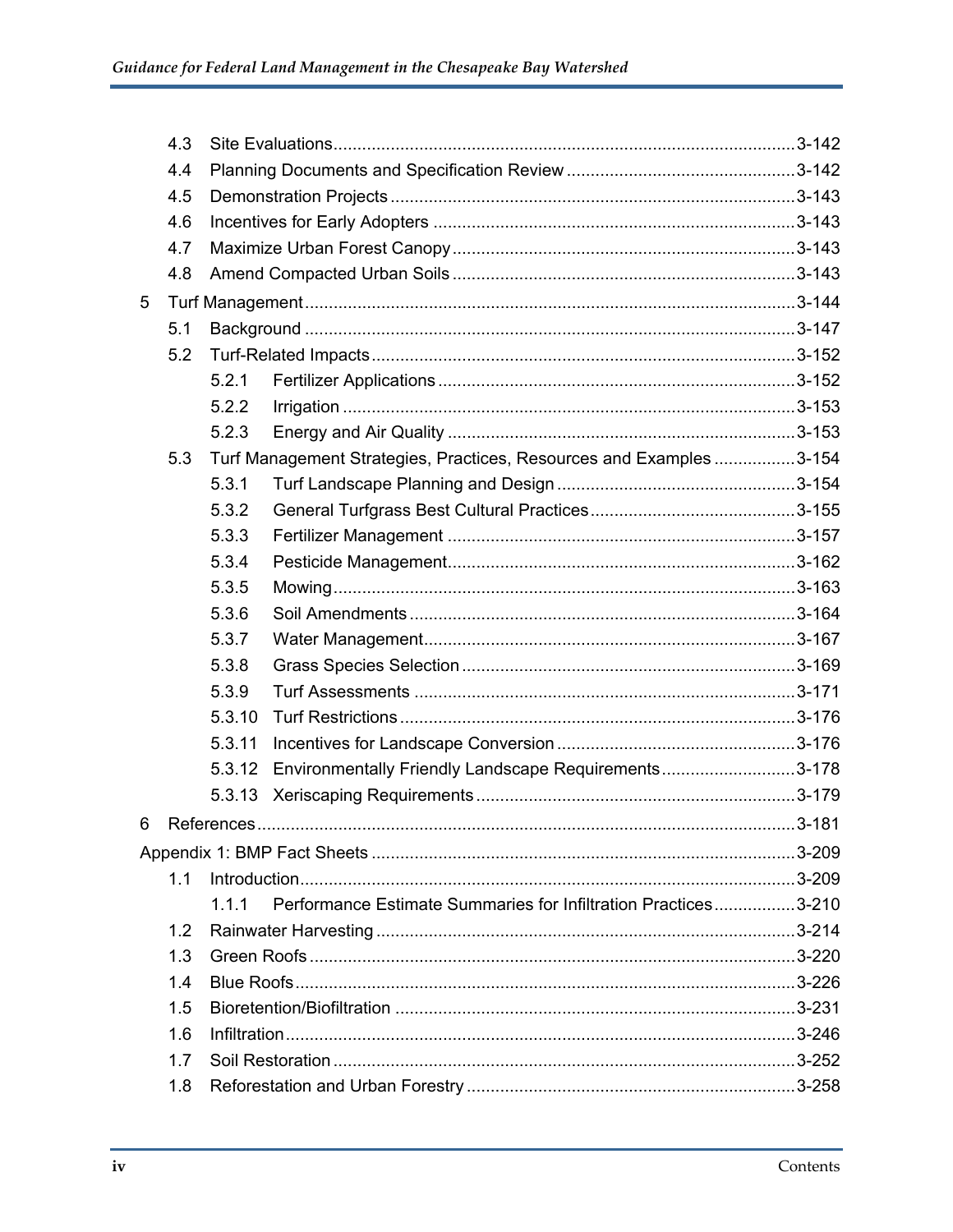|                                                                               | 1.9 <sup>°</sup> |                                                                             |  |  |
|-------------------------------------------------------------------------------|------------------|-----------------------------------------------------------------------------|--|--|
|                                                                               |                  |                                                                             |  |  |
| Appendix 2: Methods and Tools for Controlling Stormwater Runoff (Quantity and |                  |                                                                             |  |  |
|                                                                               | 2.1              |                                                                             |  |  |
|                                                                               | $2.2\phantom{0}$ |                                                                             |  |  |
|                                                                               | 2.3              |                                                                             |  |  |
|                                                                               |                  | Appendix 3: Procedures and Case Studies from the Section 438 Guidance3-291  |  |  |
|                                                                               |                  |                                                                             |  |  |
| 1                                                                             |                  | Nonpoint Source Pollution and the Chesapeake Bay: Forests in Perspective4-2 |  |  |
| 2                                                                             |                  |                                                                             |  |  |
|                                                                               | 2.1              |                                                                             |  |  |
|                                                                               | 2.2              |                                                                             |  |  |
|                                                                               | 2.3              |                                                                             |  |  |
|                                                                               | 2.4              | Forest Road Construction/Reconstruction and Forest Road Management4-22      |  |  |
|                                                                               | 2.5              |                                                                             |  |  |
|                                                                               | 2.6              |                                                                             |  |  |
|                                                                               | 2.7              |                                                                             |  |  |
|                                                                               | 2.8              |                                                                             |  |  |
|                                                                               | 2.9              |                                                                             |  |  |
|                                                                               |                  |                                                                             |  |  |
| 3                                                                             |                  |                                                                             |  |  |
|                                                                               |                  |                                                                             |  |  |
| 1                                                                             |                  |                                                                             |  |  |
|                                                                               |                  |                                                                             |  |  |
|                                                                               | 1.2              |                                                                             |  |  |
|                                                                               | 1.3              |                                                                             |  |  |
|                                                                               | 1.4              |                                                                             |  |  |
| $\overline{2}$                                                                |                  |                                                                             |  |  |
|                                                                               | 2.1              |                                                                             |  |  |
|                                                                               |                  | 2.1.1                                                                       |  |  |
|                                                                               |                  | 2.1.2                                                                       |  |  |
|                                                                               |                  | 2.1.3                                                                       |  |  |
|                                                                               | $2.2^{\circ}$    |                                                                             |  |  |
|                                                                               | 2.3              |                                                                             |  |  |
|                                                                               | 2.4              |                                                                             |  |  |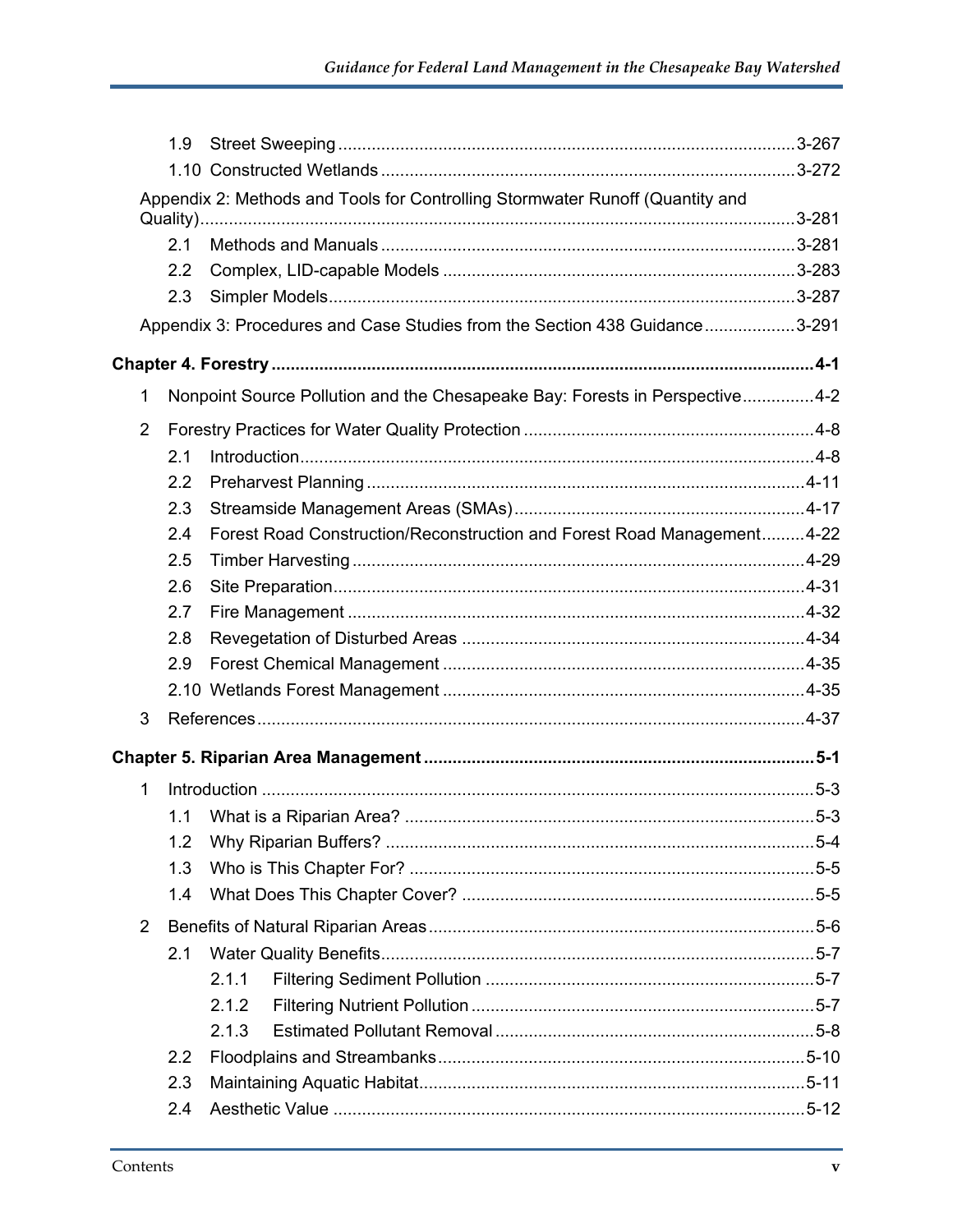|                | 2.5 | Forested versus Grassed Buffers: Increased Focus on the Buffer/Stream     |  |
|----------------|-----|---------------------------------------------------------------------------|--|
| 3              |     |                                                                           |  |
|                | 3.1 |                                                                           |  |
|                |     | 3.1.1                                                                     |  |
|                | 3.2 |                                                                           |  |
|                |     | 3.2.1                                                                     |  |
|                |     | 3.2.2                                                                     |  |
|                | 3.3 | Analyzing Existing Conditions and Identifying Potential Problems5-17      |  |
|                |     | 3.3.1                                                                     |  |
|                |     | 3.3.2                                                                     |  |
|                |     | 3.3.3                                                                     |  |
|                |     | Special Characteristics and Potential Problems Associated with a<br>3.3.4 |  |
|                | 3.4 |                                                                           |  |
|                | 3.5 |                                                                           |  |
|                |     | 3.5.1                                                                     |  |
|                |     | 3.5.2                                                                     |  |
|                |     | 3.5.3                                                                     |  |
|                |     | 3.5.4                                                                     |  |
|                | 3.6 |                                                                           |  |
| 4              |     |                                                                           |  |
|                | 4.1 |                                                                           |  |
|                | 4.2 |                                                                           |  |
|                |     | 4.2.1                                                                     |  |
|                |     | 4.2.2                                                                     |  |
|                |     | 4.2.3                                                                     |  |
|                | 4.3 |                                                                           |  |
|                |     | 4.3.1                                                                     |  |
|                |     | 4.3.2                                                                     |  |
|                |     | 4.3.3                                                                     |  |
|                |     | 4.3.4                                                                     |  |
|                |     | 4.3.5                                                                     |  |
| 5              |     |                                                                           |  |
|                |     |                                                                           |  |
| 1              |     |                                                                           |  |
| $\overline{2}$ |     |                                                                           |  |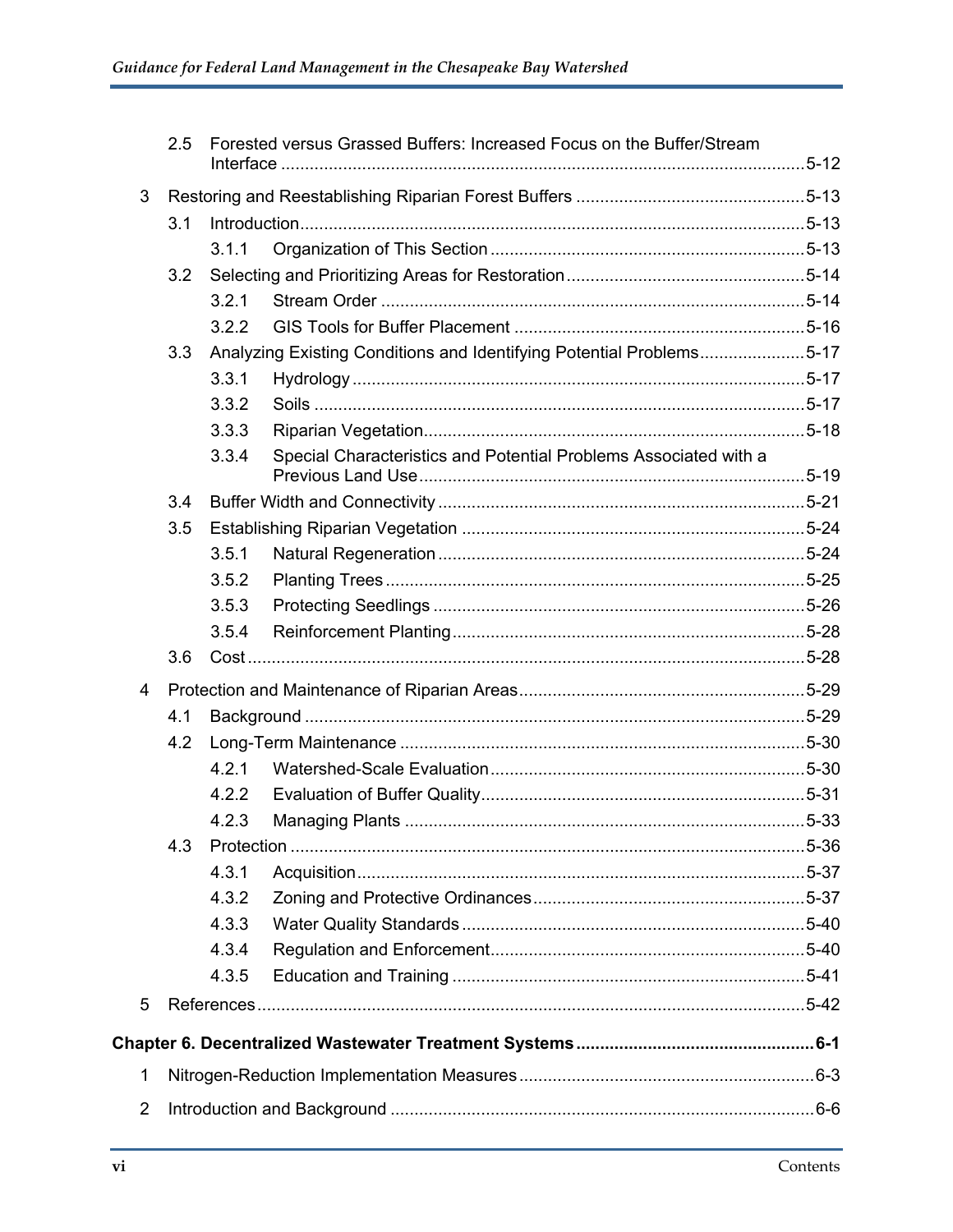| 3 |     | Nutrient-Reduction Processes for the Decentralized Wastewater Sector 6-9 |  |
|---|-----|--------------------------------------------------------------------------|--|
|   | 3.1 |                                                                          |  |
|   | 3.2 |                                                                          |  |
|   | 3.3 |                                                                          |  |
|   | 3.4 |                                                                          |  |
|   | 3.5 |                                                                          |  |
| 4 |     |                                                                          |  |
|   | 4.1 |                                                                          |  |
|   | 4.2 |                                                                          |  |
|   | 4.3 |                                                                          |  |
|   | 4.4 |                                                                          |  |
|   | 4.5 |                                                                          |  |
|   | 4.6 |                                                                          |  |
|   | 4.7 |                                                                          |  |
|   | 4.8 |                                                                          |  |
|   | 4.9 |                                                                          |  |
| 5 |     |                                                                          |  |
|   | 5.1 |                                                                          |  |
|   | 5.2 |                                                                          |  |
|   | 5.3 |                                                                          |  |
|   | 5.4 |                                                                          |  |
|   | 5.5 |                                                                          |  |
|   | 5.6 |                                                                          |  |
|   | 5.7 |                                                                          |  |
|   | 5.8 |                                                                          |  |
|   | 5.9 |                                                                          |  |
|   |     |                                                                          |  |
|   |     |                                                                          |  |
|   |     |                                                                          |  |
|   |     |                                                                          |  |
| 6 |     |                                                                          |  |
|   |     |                                                                          |  |
| 1 |     |                                                                          |  |
|   | 1.1 |                                                                          |  |
|   |     | 1.1.1                                                                    |  |
|   |     | 1.1.2                                                                    |  |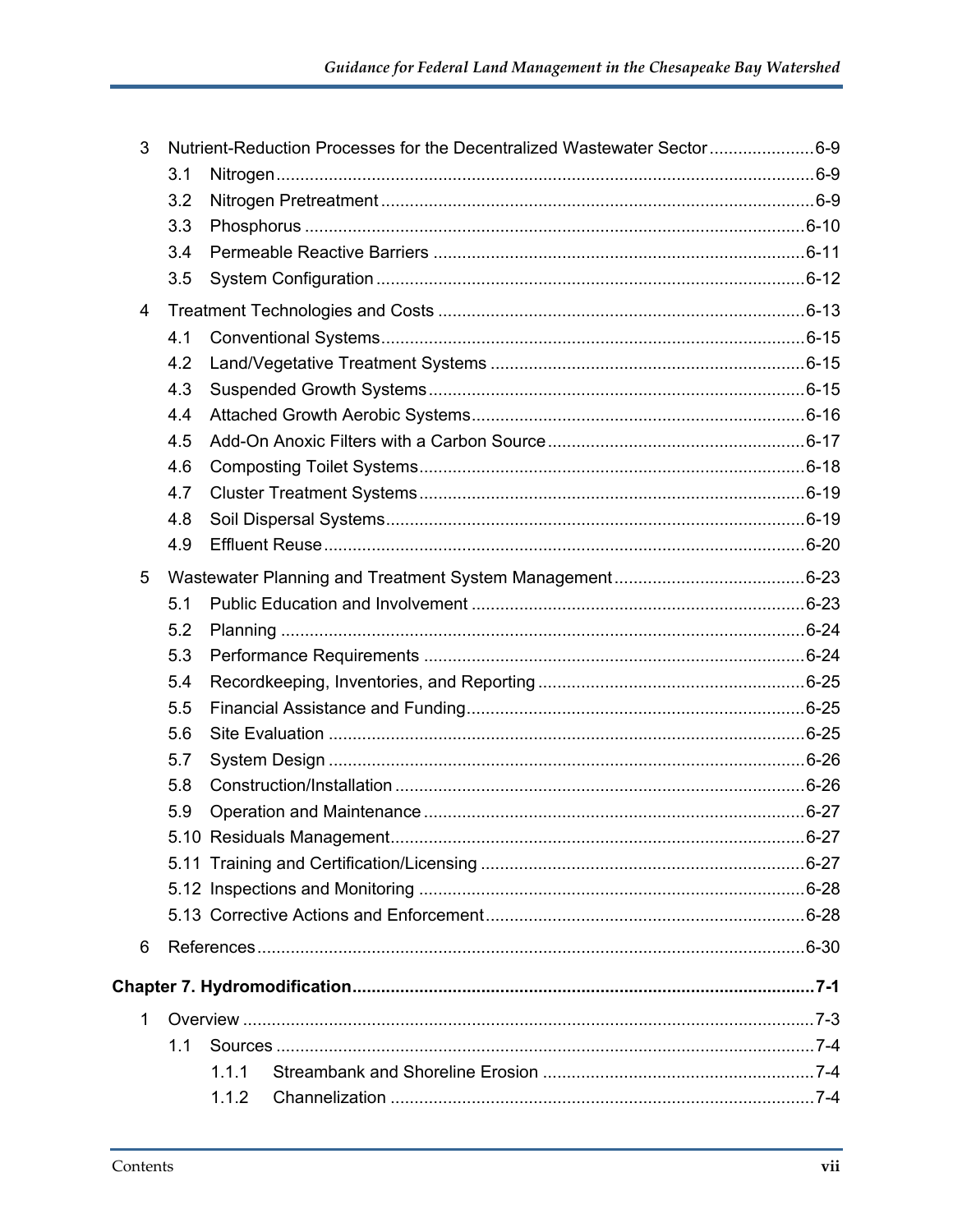|                |                  | 1.1.3  |                                                                 |           |
|----------------|------------------|--------|-----------------------------------------------------------------|-----------|
|                | 1.2 <sub>1</sub> |        | Contribution to Nonpoint Source Pollution in Chesapeake Bay 7-6 |           |
| $\overline{2}$ |                  |        |                                                                 |           |
|                | 2.1              |        |                                                                 |           |
|                | 2.2              |        |                                                                 |           |
|                |                  | 2.2.1  | Implementation Measure H-1: Protect Streambanks and Shorelines  |           |
|                |                  | 2.2.2  | Implementation Measure H-2: Control Upland Sources of Sediment  |           |
|                |                  | 2.2.3  | Implementation Measure H-3: Restore In-Stream and Riparian      |           |
|                |                  | 2.2.4  | Implementation Measure H-4: Reduce Pollutant Sources through    |           |
|                |                  | 2.2.5  | Implementation Measure H-5: Restore Stream and Shoreline        |           |
| 3              |                  |        |                                                                 |           |
|                | 3.1              |        |                                                                 |           |
|                | 3.2              |        |                                                                 |           |
|                |                  | 3.2.1  |                                                                 |           |
|                |                  | 3.2.2  |                                                                 |           |
|                |                  | 3.2.3  |                                                                 |           |
|                |                  | 3.2.4  |                                                                 |           |
|                |                  | 3.2.5  |                                                                 |           |
|                |                  | 3.2.6  |                                                                 |           |
|                |                  | 3.2.7  |                                                                 |           |
|                |                  | 3.2.8  |                                                                 |           |
|                |                  | 3.2.9  |                                                                 |           |
|                |                  |        |                                                                 | $.7 - 43$ |
|                |                  | 3.2.11 |                                                                 |           |
|                |                  | 3.2.12 |                                                                 |           |
|                |                  | 3.2.13 |                                                                 |           |
|                |                  | 3.2.14 |                                                                 |           |
|                |                  | 3.2.15 |                                                                 |           |
|                |                  | 3.2.16 |                                                                 |           |
|                |                  | 3.2.17 |                                                                 |           |
|                |                  | 3.2.18 |                                                                 |           |
|                |                  | 3.2.19 |                                                                 |           |
|                |                  | 3.2.20 |                                                                 |           |